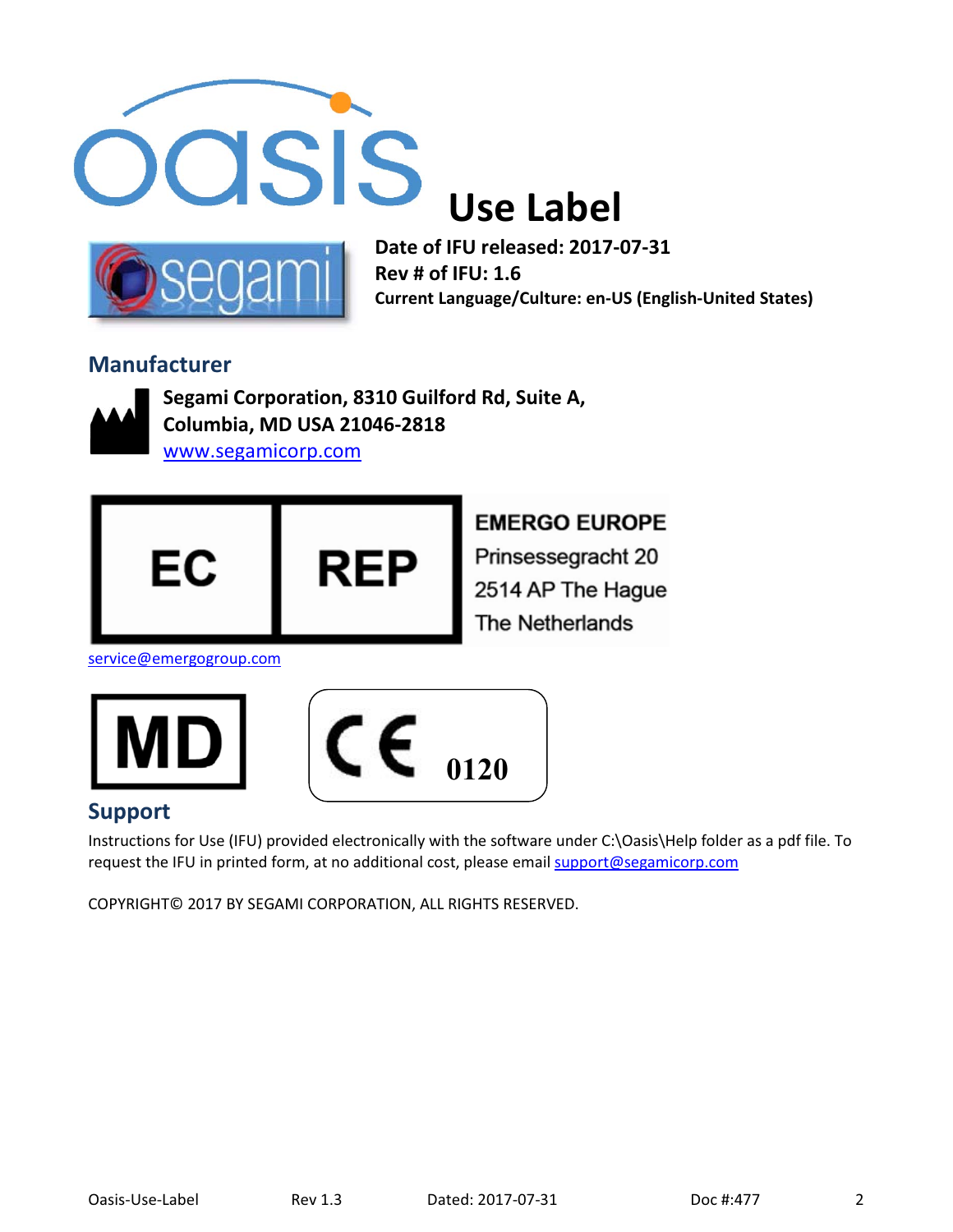



**Fecha de inicio de IFU : 2016-08-29 # de Revisión de IFU: 1.5 Idioma Actual/Cultura: es-CO (Spanish–Colombia)** 

### **Fabricante**



**Segami Corporation, 8310 Guilford Rd, Suite A, Columbia, MD USA 21046-2818**

www.segamicorp.com



**EMERGO EUROPE** Prinsessegracht 20 2514 AP The Hague The Netherlands

service@emergogroup.com





### **Soporte de Producto**

Instrucciones de uso (IFU) previsto electrónicamente con el software en C:\Oasis\Help como archivo pdf. Para solicitar la IFU en forma imprimida, sin costo adicional, por favor envíe un correo electrónico a support@segamicorp.com

DERECHOS DE AUTOR© 2017 POR SEGAMI CORPORATION, DERECHOS RESERVADO.